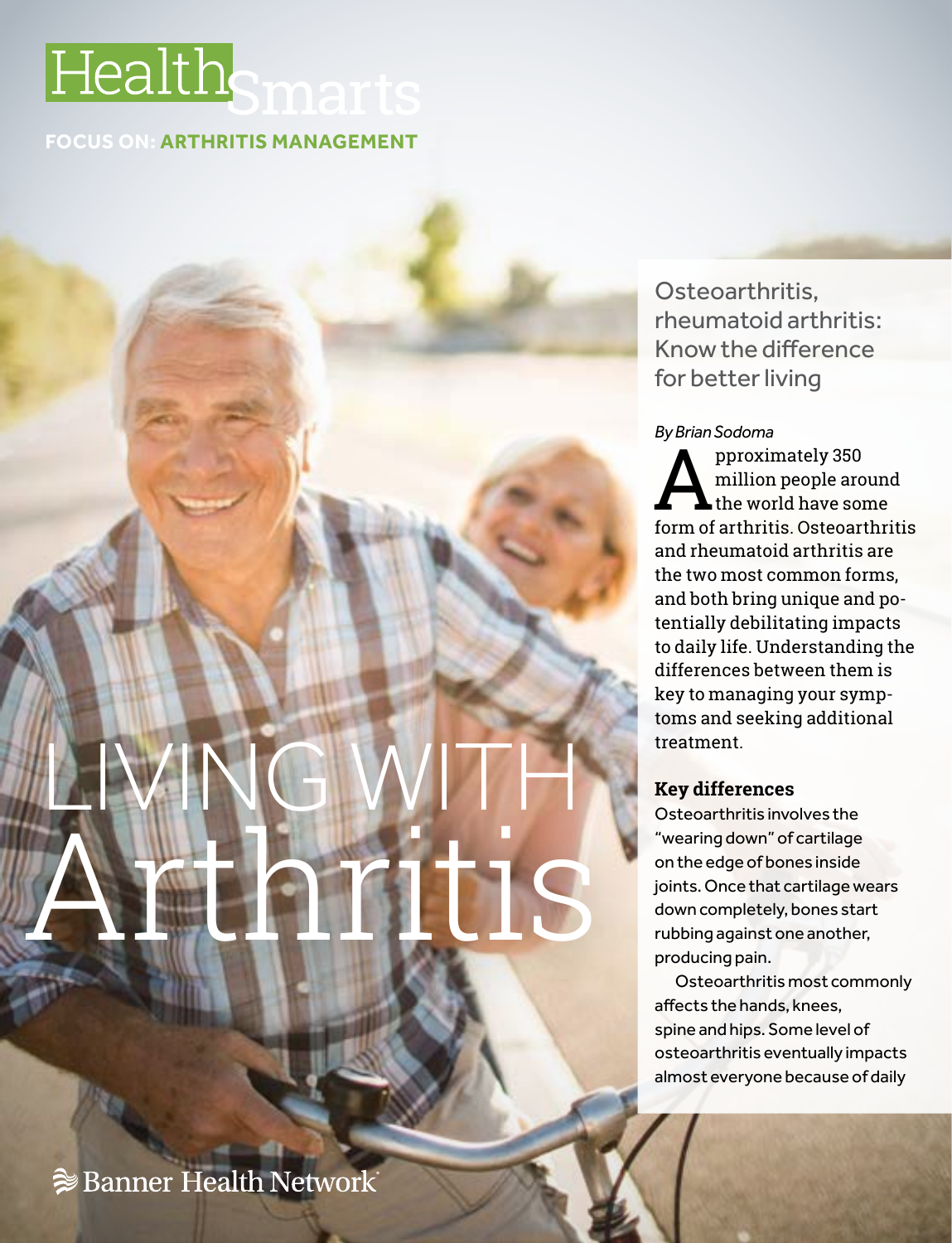living, said Ralph Bennett, MD, co-founder of Arizona Arthritis & Rheumatology Associates. But for some, the cartilage may not completely deteriorate, so they may not require extensive treatment.

Rheumatoid arthritis, on the other hand, is a systemic disease where the immune system attacks an area of the body. In the case of this type of arthritis, it attacks joints.

"It's actually known as rheumatoid disease because it can affect other organs and systems, too," Dr. Bennett added.

#### **Symptoms, diagnosis**

Both types of arthritis present themselves as joint inflammation. However, rheumatoid arthritis tends to involve particular joints. For example, in the hand, rheumatoid arthritis commonly produces swelling in the larger bones closer to the palm. Osteoarthritis is commonly associated with the bones closer to the fingertips. Rheumatoid arthritis may also be accompanied by low-grade fevers and fatigue.

A physical exam and blood report revealing elevated inflammation markers help to diagnose rheumatoid arthritis. At the same time, half of the new cases of rheumatoid arthritis do not have markers for this disease, Dr. Bennett added. In these cases, if physical symptoms align with a rheumatoid diagnosis, your doctor may suggest treatment. If there is a response to treatment, a formal rheumatoid arthritis diagnosis may follow.

#### **Treatment**

Pain relievers are the first line of treatment for both conditions. Some osteoarthritis sufferers with extreme pain may need joint replacement.

For rheumatoid arthritis sufferers, the steroid Prednisone has been a long-time option, but it can bring a heightened risk for infections and other side effects. Other biologic agents have become more popular in the past two decades. While there is no cure for rheumatoid arthritis, some of these agents offer considerable relief, Dr.



#### Bennett said.

"They can help to decrease the activity of the disease. You can see some inflammation markers go down," he noted.

### $3\,\mathrm{KEY}$   $\mathrm{TPS}$  If you have arthritis or are at risk, here are few lifestyle tips to consider:

If you smoke, make an effort to stop. In addition to cancer and other health risks, research links smoking to a peptide that predisposes someone to rheumatoid arthritis.



**1 2** Maintain a healthy body weight. For every pound of extra weight, Dr. Bennett explained, that's five

pounds of added pressure on weight-bearing joints, which can cause arthritis to flare up.



**3** Some rheumatoid<br>
arthritis patients n<br>
experience moder arthritis patients may experience moderate benefits from anti-inflammatory eating plans, but they should not be considered a treatment replacement.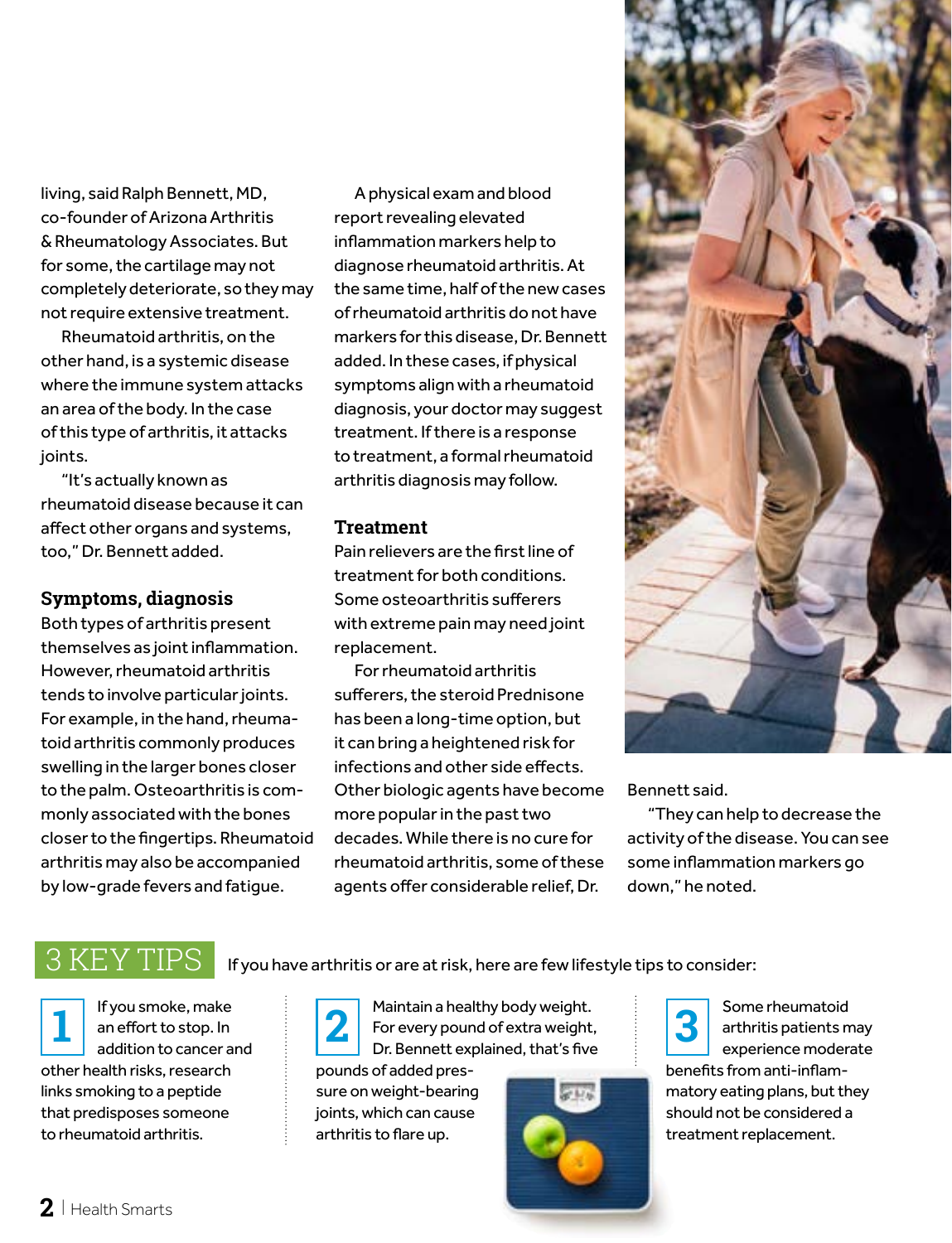# STANDING UP to Knee Pain

Life changes help bring relief *By Joan Westlake*

Steoarthritis is a leading<br>source of chronic pain in<br>the U.S. and includes gou source of chronic pain in the U.S. and includes gout, fibromyalgia and rheumatoid arthritis.

To combat pain and arthritis progression, work with your physician for appropriate treatments which can include activity, medications, physical therapy and possibly surgery. Small changes can pay off in the big benefits of alleviating pain and slowing down the progression of arthritis.

#### **Weight relief**

Studies indicate a 10-percent weight loss can cut arthritic knee pain in half, and a 20-percent loss in weight can drop the pain another 25-percent. Even losing one pound can take four pounds of pressure off your knees.

Sarah A. Payne, DO, medical director at Banner Hospice & Palliative Care, said, "It isn't just the weight load that is destructive. The fat cells themselves release an inflammatory substance that can destroy the joints. destroy the joints. "

#### **Activity relief**

Joint-friendly physical activity such as walking, biking, Tai Chi and swimming have shown to help relieve arthritis pain, and improve function, mood, and quality of life. Payne acknowledges that healing yourself isn't easy.

When it hurts to move, it can become a vicious cycle where symptoms of inactivity like pain and instability impede movement.

#### **Nutrition relief**

Banner Health Registered Dietitian Margaret O'Brien said what you eat is important not only for weight loss, but also inflammation. The Mediterranean and DASH diets meet her guidelines for reducing inflammation including eliminating sugar, salt, fried foods and highly processed carbohydrates and eating the following:

- omega-3s from fatty fish (salmon and sardines), extra virgin olive oil, avocado, flax and walnuts
- colorful fruits and vegetables
- whole grains
- juices and beverages fortified with vitamin D
- garlic, ginger, turmeric and cumin

#### **Sleep Relief**

"There is a lot of emerging research about the affects of sleep on chronic pain and disease," said O'Brien. "We refer to it as sleep hygiene, which includes habits such as how to power down before you sleep, room temperature, darkness and disruptive screens."

Dr. Payne asserted, "No matter your age or physical condition, never, ever think all hope is lost. At a community event, a woman in her late 60s asked for my help. She was obese and in a wheelchair. I advised that she go to a weight loss center. Four years later, she had lost more than 80 pounds, was walking and said she was pain free. I've seen patients in their 80s achieve significant pain reduction. It's never too late."